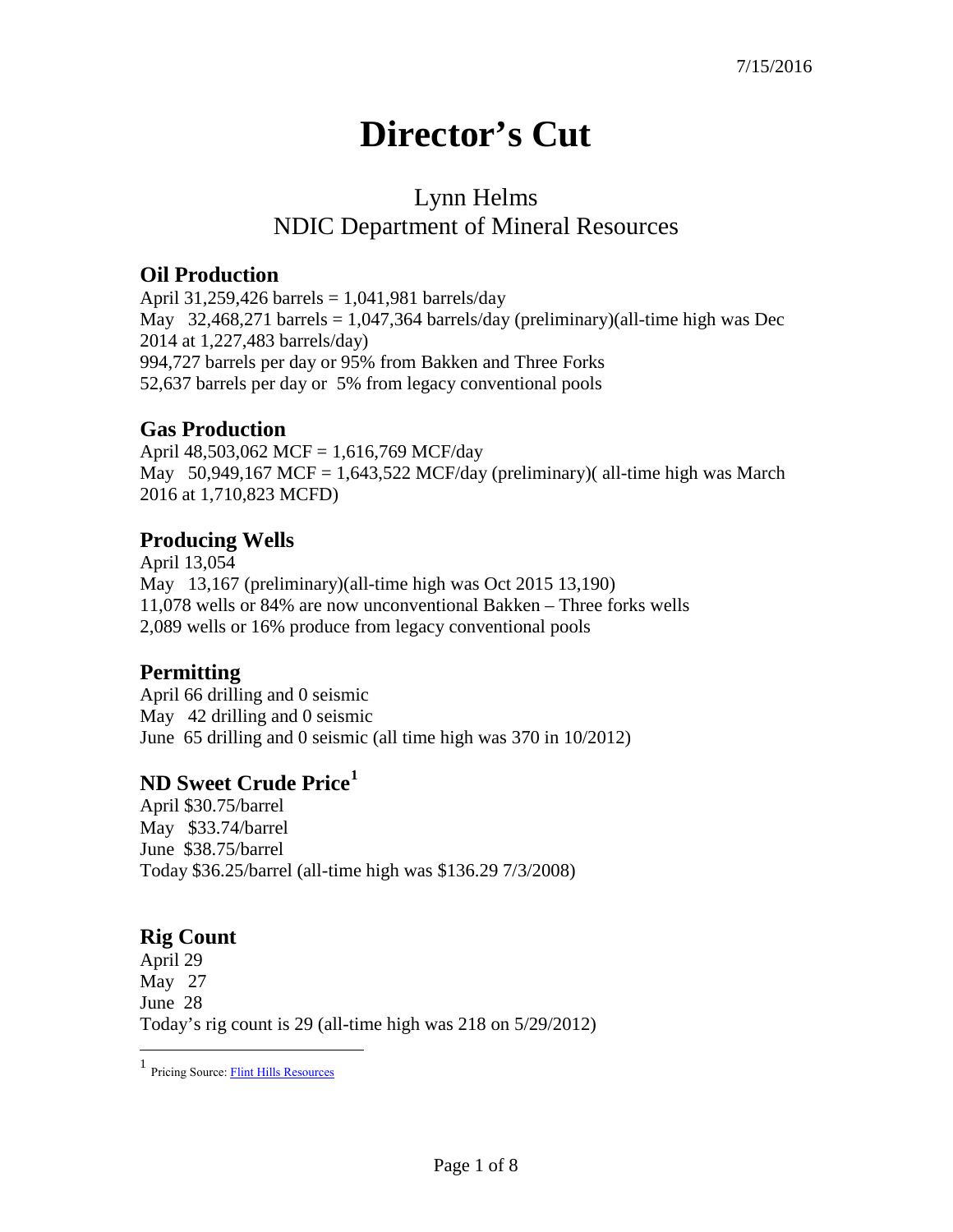The statewide rig count is down 87% from the high and in the five most active counties rig count is down as follows:

Divide -92% (high was 3/2013) Dunn -74% (high was 6/2012) McKenzie -87% (high was 1/2014) Mountrail -90% (high was 6/2011) Williams -94% (high was 10/2014)

#### **Comments:**

The drilling rig count fell 2 from April to May, then increased 1 from May to June, and increased 1 more from June to today. Operators remain committed to running the minimum number of rigs while oil prices remain below \$60/barrel WTI. The number of well completions fell from 41(final) in April to 37(preliminary) in May. Oil price weakness is the primary reason for the slow-down and is now anticipated to last into at least the third quarter of this year and perhaps into the second quarter of 2017. There was 1 significant precipitation event, 14 days with wind speeds in excess of 35 mph (too high for completion work), and no days with temperatures below -10F.

Over 98% of drilling now targets the Bakken and Three Forks formations.

Estimated wells waiting on completion services<sup>[2](#page-1-0)</sup> is 931, up 39 from the end of April to the end of May.

Estimated inactive well count<sup>[3](#page-1-1)</sup> is 1,584, down 6 from the end of April to the end of May.

Crude oil take away capacity remains dependent on rail deliveries to coastal refineries to remain adequate.

Low oil price associated with lifting of sanctions on Iran and a weaker economy in China are expected to lead to continued low drilling rig count. Utilization rate for rigs capable of 20,000+ feet is 25-30% and for shallow well rigs (7,000 feet or less) 15-20%.

Drilling permit activity decreased from April to May increased sharply in June as operators begin to position themselves for higher oil prices in 2017. Operators have a significant permit inventory should a return to the drilling price point occur in the next 12 months.

 $\overline{a}$ 

<span id="page-1-0"></span> $2$  The number of wells waiting on completions is an estimate on the part of the director based on idle well count and a typical five year average. Neither the State of North Dakota, nor any agency officer, or employee of the State of North Dakota warrants the accuracy or reliability of this product and shall not be held responsible for any losses caused by this product. Portions of the information may be incorrect or out of date. Any person or entity that relies on any information obtained from this product does so at his or her own risk.

<span id="page-1-1"></span><sup>3</sup> Includes all well types on IA and AB statuses.

IA= Inactive shut in  $\geq$ 3 months and  $\leq$ 12 months

AB= Abandoned (Shut in >12 months)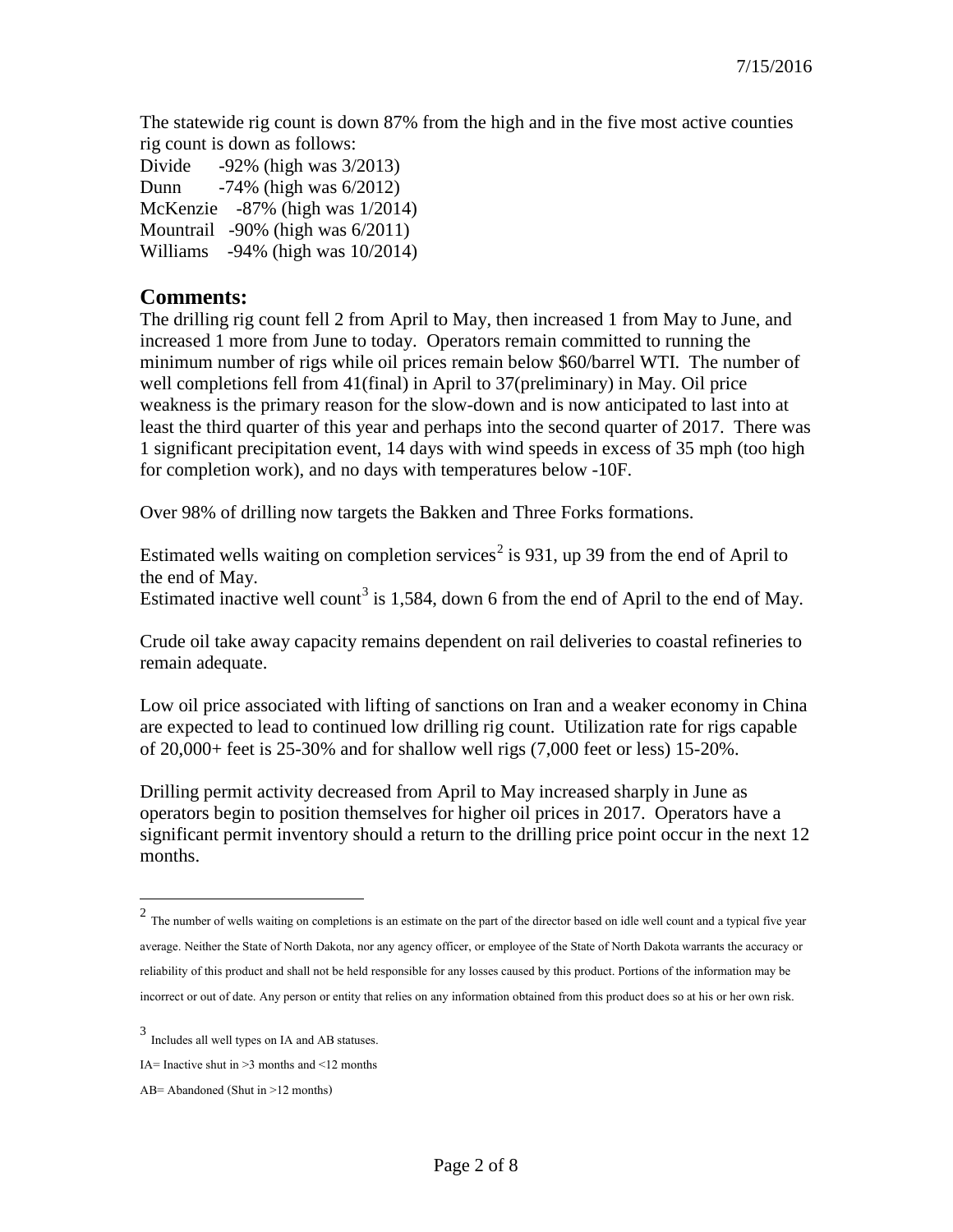Rigs actively drilling on federal surface in the Dakota Prairie Grasslands remain at 0.

Activity on the Fort Berthold Reservation is as follows: 5 drilling rigs (0 on fee lands and 5 on trust lands) 164,553 barrels of oil per day (102,618 from trust lands & 61,935 from fee lands) 1,465 active wells  $(1,006$  on trust lands  $\&$  459 on fee lands) 143 wells waiting on completion 539 approved drilling permits (362 on trust lands & 177 on fee lands) 1,775 additional potential future wells (1,232 on trust lands & 513 on fee lands)

Seismic activity is unchanged. There are 4 surveys active, 0 recording and 0 NDIC reclamation projects, 0 remediating, 2 suspended, and 1 permitted.

North Dakota leasing activity is limited to renewals and top leases in the Bakken - Three Forks area.

US natural gas storage is now 23.2% above the five-year average indicating low prices in the future. North Dakota shallow gas exploration could be economic at future gas prices, but is not at the current price. The operator of the exploration well (file 27235) in Emmons County has received Temporary Abandoned status on 8/31/15 and cancelled all other permits in the area. The well appears to contain 2 pay sections totaling about 80 feet thick with very good gas shows.

The price of natural gas delivered to Northern Border at Watford City is up \$0.56 to \$2.44/MCF. This results in a current oil to gas price ratio of 15 to 1. The percentage of gas flared increased slightly to 11.5%. The Tioga gas plant operated at 74% of capacity. Even though the expansion of gas gathering from south of Lake Sakakawea was approved, the approval came too late for the 2015 construction season, resulting in a 1 year delay. The May Bakken capture percentage was 90% with the daily volume of gas flared from April to May up 40.6 MMCFD. The historical high flared percent was 36% in 09/2011.

Gas capture statistics are as follows: Statewide 89% Statewide Bakken 90% Non-FBIR Bakken 90% FBIR Bakken 86% Trust FBIR Bakken 85% Fee FBIR 90% 77% January 1, 2015 through March 31, 2016 80% April 1, 2016 through October 31, 2016 85% November 1, 2016 through October 31, 2018 88% November 1, 2018 through October 31, 2020 91% beginning November 1, 2020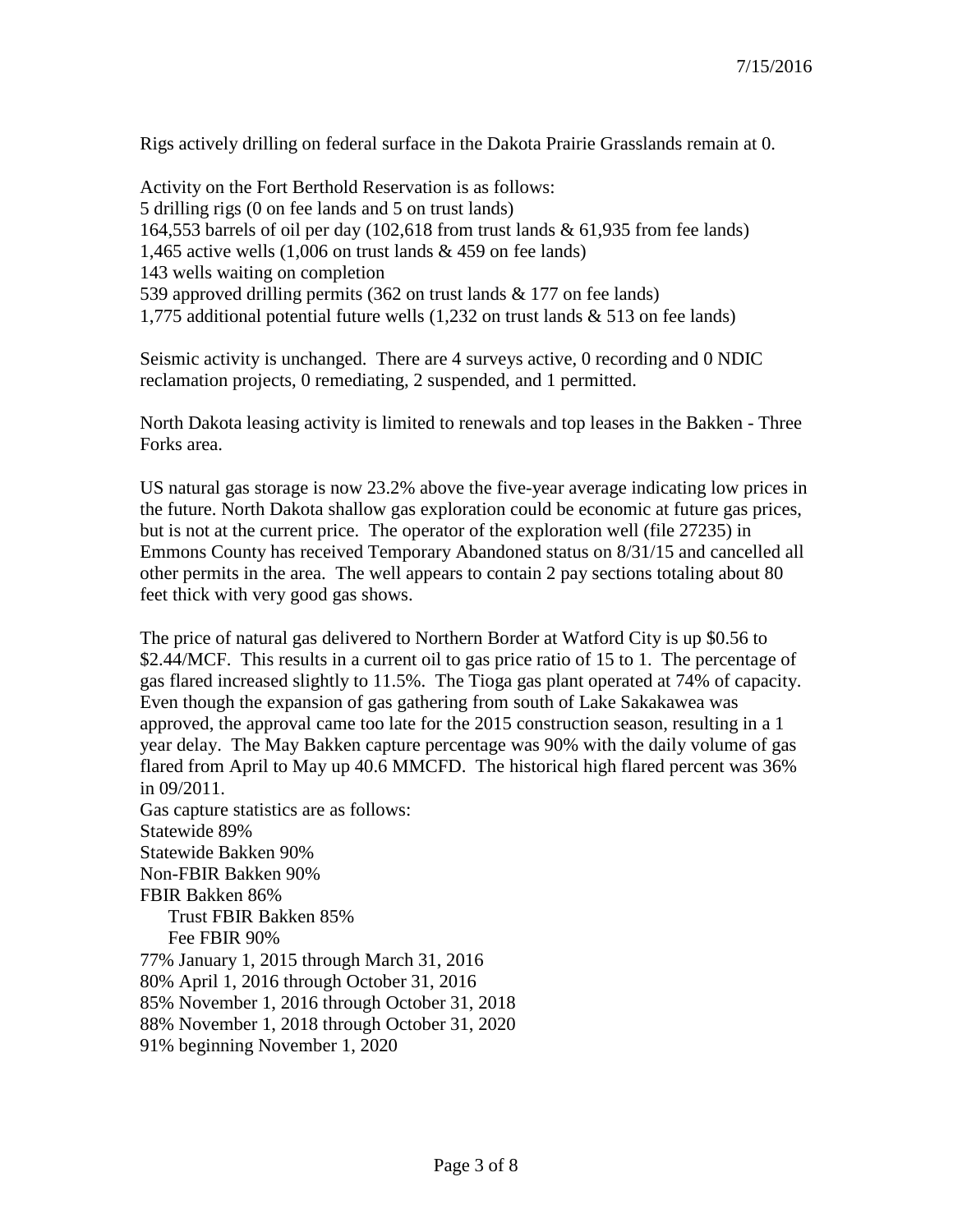The North Dakota Legislature passed HB1432 which sets up a council to address Clean Water Act, Safe Drinking Water Act, Clean Air Act, and Endangered Species Act issues:

**BIA** has published a new final rule to update the process for obtaining rights of way on Indian land. The rule was published 11/19/15 and became effective 12/21/15. The final rule can be found at [https://www.federalregister.gov/articles/2015/11/19/2015-](https://www.federalregister.gov/articles/2015/11/19/2015-28548/rights-of-way-on-indian-land) [28548/rights-of-way-on-indian-land.](https://www.federalregister.gov/articles/2015/11/19/2015-28548/rights-of-way-on-indian-land) On May 11, 2016, the Western Energy Alliance filed a complaint and motion for a temporary restraining order and/or a preliminary injunction. On May 19, 2016, the US District court for the District of North Dakota issued an order denying the motion for a preliminary injunction.

**BLM** has published a new final rule to revise Onshore Order 4. The proposed rule would replace Onshore Oil and Gas Order Number 4 (Order 4), which sets minimum standards for the measurement of oil. Order 4 has not been updated since 1989, and does not reflect modern industry practices or standards. The proposed rule may be viewed online at [www.regulations.gov](http://www.regulations.gov/) Comments on the proposed rule were due May 14, 2015. NDIC comments can be found at [http://www.nd.gov/ndic/ic-press/BLM-Comments-](http://www.nd.gov/ndic/ic-press/BLM-Comments-OnshoreOrder4.pdf)[OnshoreOrder4.pdf](http://www.nd.gov/ndic/ic-press/BLM-Comments-OnshoreOrder4.pdf)

**BLM** released a proposed rule on  $10/2/15$  to update and replace its regulations (Onshore order 5) governing the measurement of natural gas produced from onshore Federal and Indian leases. The requirements contained in the proposed rule reflect advances in measurement technology and critical updates in industry standards and practices. It also responds directly to concerns from the Government Accountability Office (GAO), the Department of the Interior's Office of Inspector General, and Secretary's Subcommittee on Royalty Management, that the BLM's existing rules do not provide adequate assurance that gas production on public and Indian lands is being accounted for in a way that ensures that all royalties are accurately tracked and paid. The proposed rule that would replace Onshore Order 5 may be viewed online at [www.blm.gov.](http://www.blm.gov/) Comments on the proposed rule were due May 14, 2015. NDIC comments can be found at<http://www.nd.gov/ndic/ic-press/BLM-Comments-1004-AE17.pdf>

**BLM** released a proposed rule on  $1/22/16$  to update and replace its regulations on venting and flaring of natural gas. The information from public and tribal sessions in Denver, Albuquerque, Dickinson, and Washington, DC can be viewed at [http://www.blm.gov/wo/st/en/prog/energy/oil\\_and\\_gas/public\\_events\\_on\\_oil.html.](http://www.blm.gov/wo/st/en/prog/energy/oil_and_gas/public_events_on_oil.html) NDIC comments can be found at [http://www.nd.gov/ndic/ic-press/BLM-comments-](http://www.nd.gov/ndic/ic-press/BLM-comments-140509.pdf)[140509.pdf.](http://www.nd.gov/ndic/ic-press/BLM-comments-140509.pdf)

Comments on the proposed rule were due May 22, 2016. NDIC comments can be found at<http://www.nd.gov/ndic/ic-press/dmr-blm-43CFR.pdf>

**BLM** revised final regulations for hydraulic fracturing on federal and Indian lands were published in the CFR on 3/26/15 and they were scheduled to go into effect 6/24/15. North Dakota, Colorado, Utah, Wyoming, Western Energy Alliance, and IPAA filed for a preliminary injunction to prevent the rules going into effect until the case is settled. Following a lengthy hearing in Casper, Wyoming on Aug 23, the court issued a stay on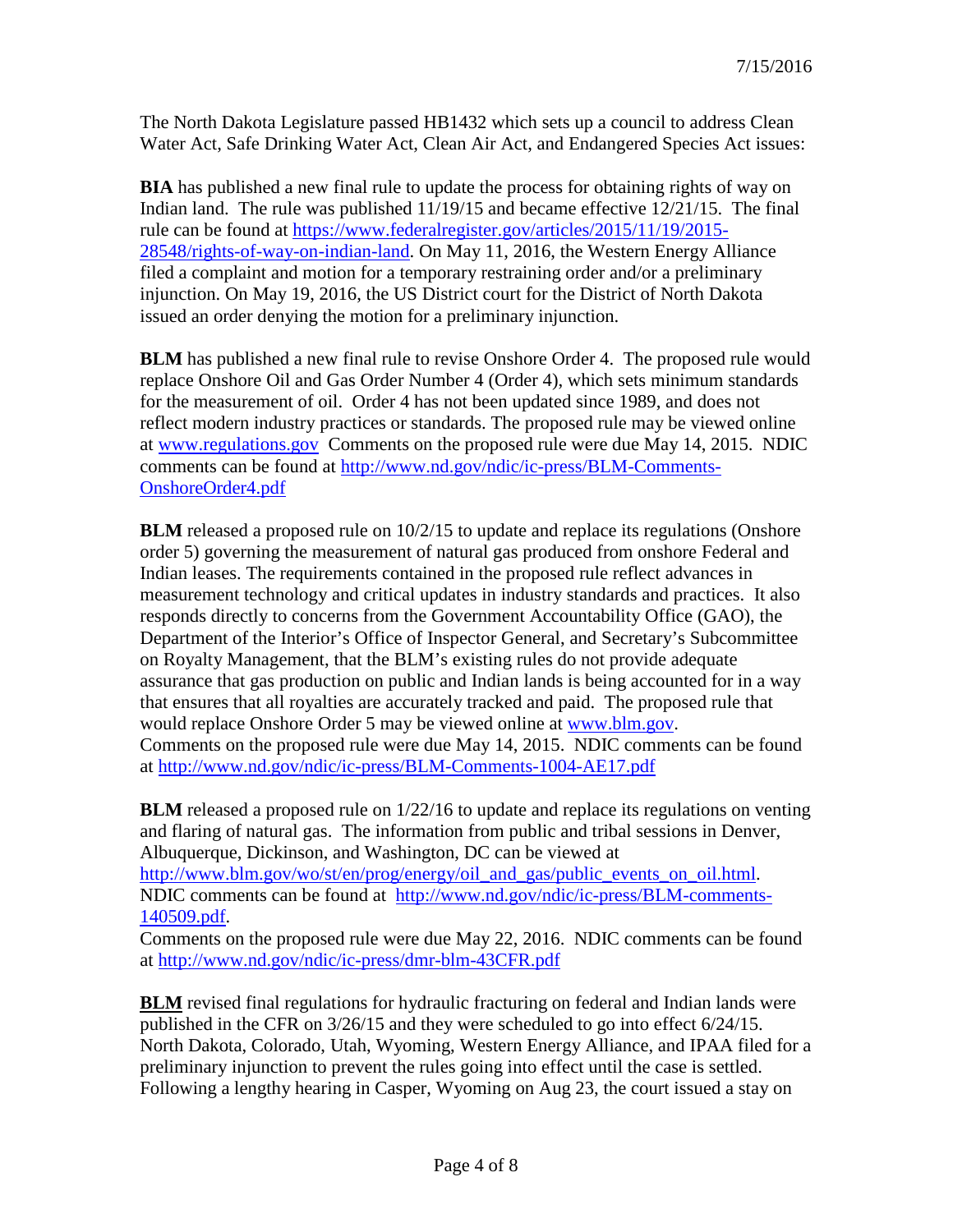the rules. On 9/30/15 the court granted the preliminary injunction, preventing the rules from being enforced until litigation on the rule is final. The  $10<sup>th</sup>$  Circuit Court of Appeals issued an order 3/10/16 denying the industry alternative motion for a stay. **On 6/21/16 the court found the rule to be unlawful and ordered it set aside. The plaintiffs filed a motion with the US Court of Appeals for the Tenth Circuit to dismiss the appeal of the preliminary injunction. The Department of Justice on behalf of the BLM and the intervening environmental groups plan to appeal the decision on the rule and oppose the motion to dismiss the appeal of the preliminary injunction.** NDIC comments on the rule can be found at [http://www.nd.gov/ndic/ic-press/BLM-comments-](http://www.nd.gov/ndic/ic-press/BLM-comments-120625.pdf)[120625.pdf](http://www.nd.gov/ndic/ic-press/BLM-comments-120625.pdf)

**BLM** has published a new final rule to revise Onshore Order 3. The proposed rule would change the way federal production is measured and allocated for calculation of royalties, require a federal Application for Permit to Drill (APD) even for state and private wells in a federal unit or communitized area (CA), and revise the situations in which downhole commingling of production from different leaseholds would be allowed. Comments on the proposed rule were due May 14, 2015. NDIC comments can be found at <http://www.nd.gov/ndic/ic-press/BLM-Comments-OnshoreOrder3.pdf>

**BLM** has published the North Dakota Greater Sage-Grouse Proposed Resource Management Plan Amendment and Final EIS. **NDIC is evaluating whether the state needs to intervene in the lawsuit filed by Western Energy Alliance challenging the final plan.** Information on the plan and EIS can be found at the following web addresses: [https://www.blm.gov/epl-front-](https://www.blm.gov/epl-front-office/eplanning/planAndProjectSite.do?methodName=dispatchToPatternPage¤tPageId=48797)

[office/eplanning/planAndProjectSite.do?methodName=dispatchToPatternPage&currentP](https://www.blm.gov/epl-front-office/eplanning/planAndProjectSite.do?methodName=dispatchToPatternPage¤tPageId=48797) [ageId=48797](https://www.blm.gov/epl-front-office/eplanning/planAndProjectSite.do?methodName=dispatchToPatternPage¤tPageId=48797)

**EPA** On April 26, 2015 a coalition of environmental organizations filed a 60 day legal notice with the U.S. Environmental Protection Agency demanding more regulation of drilling and fracking waste. The groups are the Environmental Integrity Project, Natural Resources Defense Council, Earthworks, Responsible Drilling Alliance, San Juan Citizens Alliance, West Virginia Surface Owners Rights Organization, and the Center for Health, Environment and Justice. On May 4, 2016 the same environmental groups filed suit against the EPA in the federal district court for the District of Columbia. The Plaintiffs Allege that EPA "has failed to meet its nondiscretionary duty" under the federal Resource Conservation and Recovery Act (RCRA ) to review and revise the RCRA Subtitle D solid waste regulations for O&G wastes every three years and that EPA last completed such a review in 1988 and that EPA has failed to review or revise the guidelines for state solid waste plans since 1981.

Plaintiffs want to force EPA to do two things-

1. Issue more stringent regulations for managing and disposing of O&G wastes, including on issues such as open-air pits and impoundments used for storing O&G wastewater, underground injection wells, and the transportation of O&G wastes by truck or pipeline.

2. Make the state solid waste plan guidelines more stringent and comprehensive.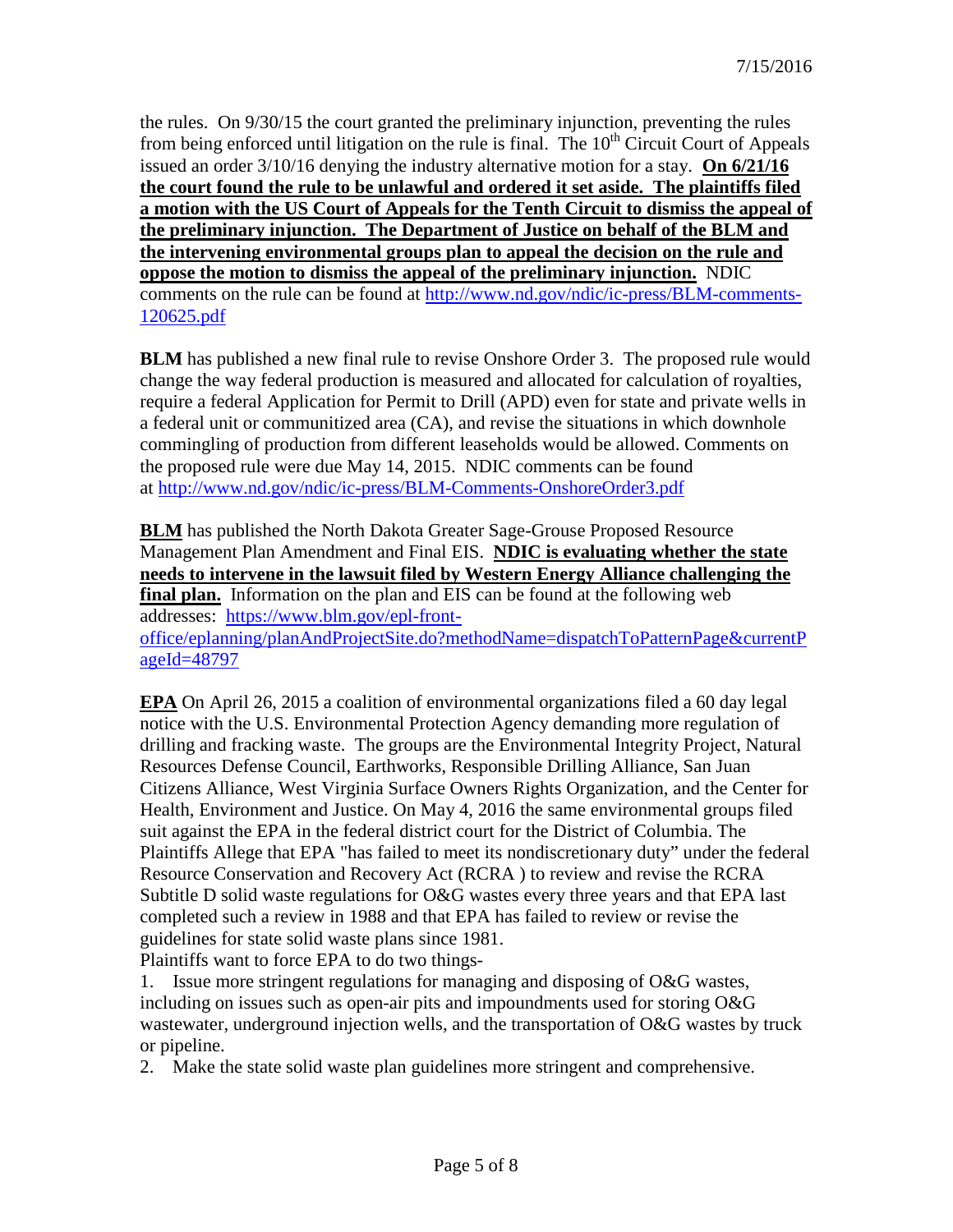The document filed in the suit can be found at [http://environmentalintegrity.org/wp](http://environmentalintegrity.org/wp-content/uploads/2016-05-04-RCRA-OG-Wastes-Deadline-Suit-Complaint-FILED.pdf)[content/uploads/2016-05-04-RCRA-OG-Wastes-Deadline-Suit-Complaint-FILED.pdf](http://environmentalintegrity.org/wp-content/uploads/2016-05-04-RCRA-OG-Wastes-Deadline-Suit-Complaint-FILED.pdf) **On June 30, 2016 North Dakota filed motions to intervene in order to prevent a sue and settle situation that would adversely impact state regulatory jurisdiction and to dismiss the case.**

**EPA** Prime Minister Justin Trudeau and President Barack Obama announced Thursday 3/10/16 their two countries will work together to reduce methane emissions from the oil and gas sector by 40 to 45 per cent below 2012 levels by 2025. On June 3, 2016 the proposed "Information Collection Effort for Oil and Gas Facilities" was published in the Federal Register on June 3, 2016. The notice and supporting statement along with the operator survey and facility survey can be found at

[https://www3.epa.gov/airquality/oilandgas/actions.html.](https://www3.epa.gov/airquality/oilandgas/actions.html) **Comments on the proposed information collection are due August 2, 2016.** Submit your comments, referencing Docket ID No. EPA-HQ-OAR-2016-0204, online using [http://www.regulations.gov,](http://www.regulations.gov/) or by mail to: EPA Docket Center (EPA/DC), Environmental Protection Agency, Mail Code 28221T, 1200 Pennsylvania Ave., NW, Washington, DC 20460. **On June 29, 2016 NDIC requested comments on the information request be prepared for their review at their July meeting.**

**EPA** On June 3, 2016 the final rule proposing a suite of changes to Clean Air Act permitting requirements for new and modified emissions sources in the oil and natural gas industry was published in the Federal Register. **On June 29, 2016 the NDIC decided to file a Petition for Review before August 2, 2016 to defend the state's sovereign jurisdiction over oil and gas regulation.** 

The proposed actions and NDIC comments are as follows:

o Proposed New Source Performance Standards – Docket ID number EPA-HQ-OAR-2010-0505. NDIC comments can be found at [http://www.nd.gov/ndic/ic-press/EPA-HQ-](http://www.nd.gov/ndic/ic-press/EPA-HQ-OAR-2010-0505.pdf)[OAR-2010-0505.pdf](http://www.nd.gov/ndic/ic-press/EPA-HQ-OAR-2010-0505.pdf)

o Draft Control Techniques Guidelines – Docket ID number: EPA-HQ-OAR-2015-0216. NDIC comments can be found at [http://www.nd.gov/ndic/ic-press/EPA-HQ-OAR-2015-](http://www.nd.gov/ndic/ic-press/EPA-HQ-OAR-2015-0216.pdf) [0216.pdf](http://www.nd.gov/ndic/ic-press/EPA-HQ-OAR-2015-0216.pdf)

o Proposed Source Determination Rule – Docket ID number: EPA-HQ-OAR-2013-0685. NDIC comments can be found at [http://www.nd.gov/ndic/ic-press/EPA-HQ-OAR-2013-](http://www.nd.gov/ndic/ic-press/EPA-HQ-OAR-2013-0685.pdf) [0685.pdf](http://www.nd.gov/ndic/ic-press/EPA-HQ-OAR-2013-0685.pdf)

o Proposed Federal Implementation Plan for Implementing Minor New Source Review Permitting in Indian Country – Docket ID number: EPA-HQ-OAR-2014-0606. NDIC comments can be found at [http://www.nd.gov/ndic/ic-press/EPA-HQ-OAR-2014-](http://www.nd.gov/ndic/ic-press/EPA-HQ-OAR-2014-0606.pdf) [0606.pdf](http://www.nd.gov/ndic/ic-press/EPA-HQ-OAR-2014-0606.pdf)

**EPA** published an advanced notice of proposed rule-making to seek comments on the information that should be reported or disclosed for hydraulic fracturing chemical substances and mixtures and the mechanism for obtaining this information. The proposed rule-making is in response to a petition from Earthjustice and 114 other groups who are opposed to the use of the GWPC-IOGCC FracFocus website process of chemical disclosure and any type of trade secret protection for hydraulic fracturing fluid mixtures.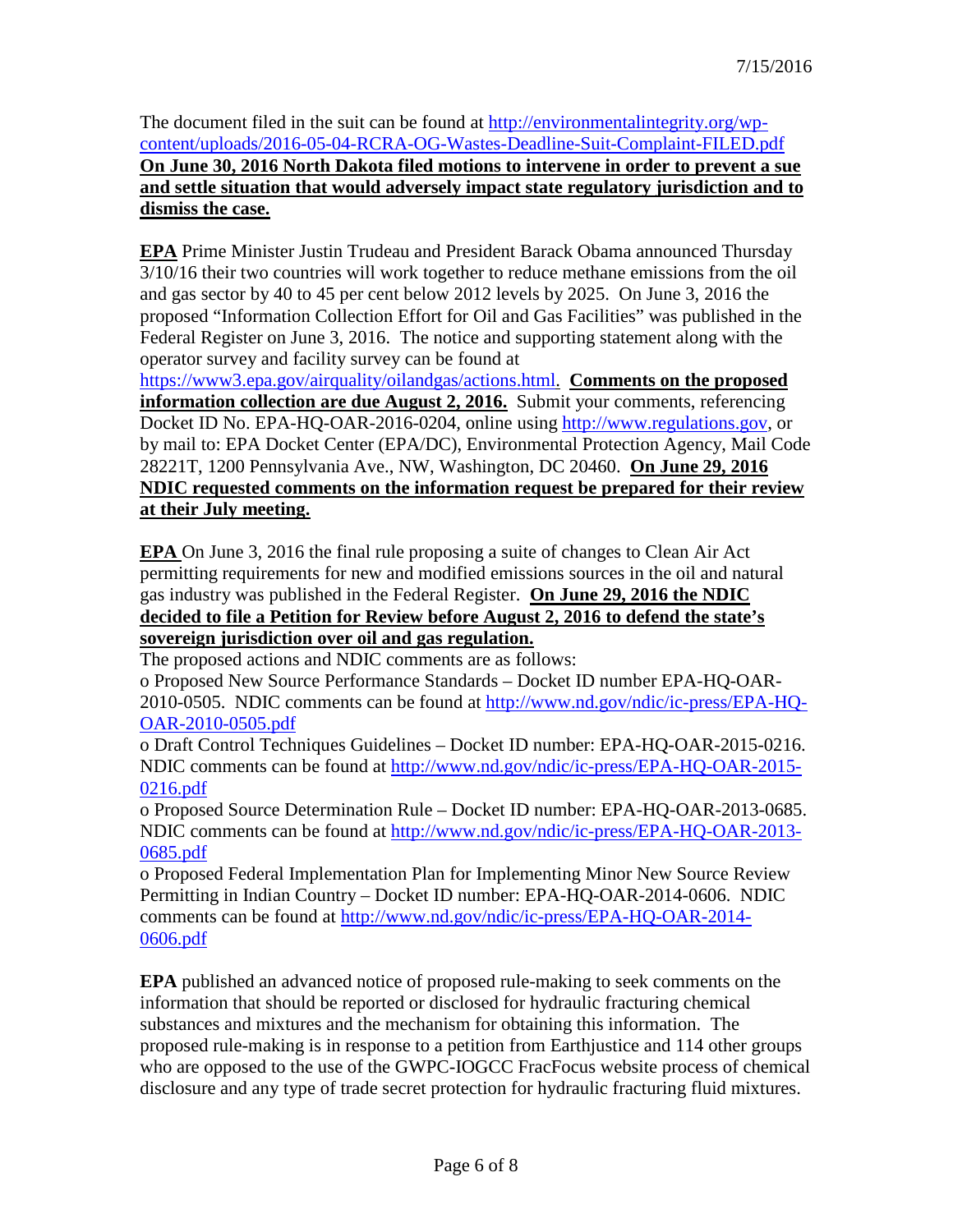These groups are requesting EPA regulation of chemical disclosure under the federal Toxic Substances Control Act. Thanks to all who provided comments in support of a "states first" policy. NDIC comments can be viewed at [http://www.nd.gov/ndic/ic](http://www.nd.gov/ndic/ic-press/DMR-frac714.pdf)[press/DMR-frac714.pdf](http://www.nd.gov/ndic/ic-press/DMR-frac714.pdf)

**EPA** Administrator, Gina McCarthy, and the Assistant Secretary of the Army (Civil Works), Jo Ellen Darcy, signed the "Waters of the United States" final rule on 05/27/2015. The final rule was published in the Federal Register Aug 29, 2015 and became effective in 37 states on April 28, 2015. North Dakota, Alaska, Arizona, Arkansas, Colorado, Idaho, Missouri, Montana, Nebraska, New Mexico, Nevada, South Dakota, and Wyoming filed a lawsuit in U.S. District Court, claiming the final rule would harm states as regulators of the waters and lands. On April 27th Federal District Judge Erickson granted a preliminary injunction preventing enforcement of the rule in the 13 states. The North Dakota case will now be subject to appeal, but no schedule has been set at this time. NDIC comments can be viewed at [http://www.nd.gov/ndic/ic](http://www.nd.gov/ndic/ic-press/WOTUS-comments.pdf)[press/WOTUS-comments.pdf](http://www.nd.gov/ndic/ic-press/WOTUS-comments.pdf)

Texas, Mississippi and Louisiana filed a joint complaint in the U.S. District Court for the Southern District of Texas, charging that the rule is unconstitutional. Ohio and Michigan filed a complaint in the U.S. District Court for the Southern District of Ohio, alleging that the expansion of jurisdiction includes dry land. Georgia and eight other states (Alabama, Florida, Kansas, Kentucky, South Carolina, Utah, West Virginia and Wisconsin) filed suit in the U.S. District Court for the Southern District of Georgia, asking the court to vacate the rule and block its enforcement by injunction. On 10/9/15 the United States Court Of Appeals for the Sixth Circuit granted a nationwide stay of the WOTUS rule pending jurisdiction determinations.

**USFWS** has made a decision to list the Dakota Skipper and Powershiek Skipperling to receive protection under the Endangered Species Act. Additional potential listing of concern are the Rufa Red Knot, Sprague's Pipit, Greater Sage Grouse, Monarch Butterfly, Sturgeon Chub, and Sicklefin Chub.

**USFWS** has published a new final rule to revise Management of Non-Federal Oil and Gas Rights. Key components of the proposed rule include: A permitting process for new operations; A permitting process for well plugging and reclamation for all operations; Information requirements for particular types of operations; Operating standards so that both the Service and the operator can readily identify what standards apply to particular operations; Fees for new access beyond that held as part of the operator's oil and gas right; Financial assurance (bonding); Penalty provisions; Clarification that the process for authorizing access to non-Federal oil and gas properties in Alaska will continue to be controlled by 43 CFR part 36, which implements provisions of the Alaska National Interest Lands Conservation Act; and Codification of some existing agency policies and practices. The proposed rule may be viewed online at

<http://www.fws.gov/policy/library/2015/2015-30977.html> comments on the proposed rule were due May 9, 2016. NDIC comments can be found at [http://www.nd.gov/ndic/ic](http://www.nd.gov/ndic/ic-press/DMR-FWS-0086.pdf)[press/DMR-FWS-0086.pdf](http://www.nd.gov/ndic/ic-press/DMR-FWS-0086.pdf) **On June 28, 2016 USFWS published the handbook for implementing the rule. On July 11, 2016 Congressman Cramer successfully**